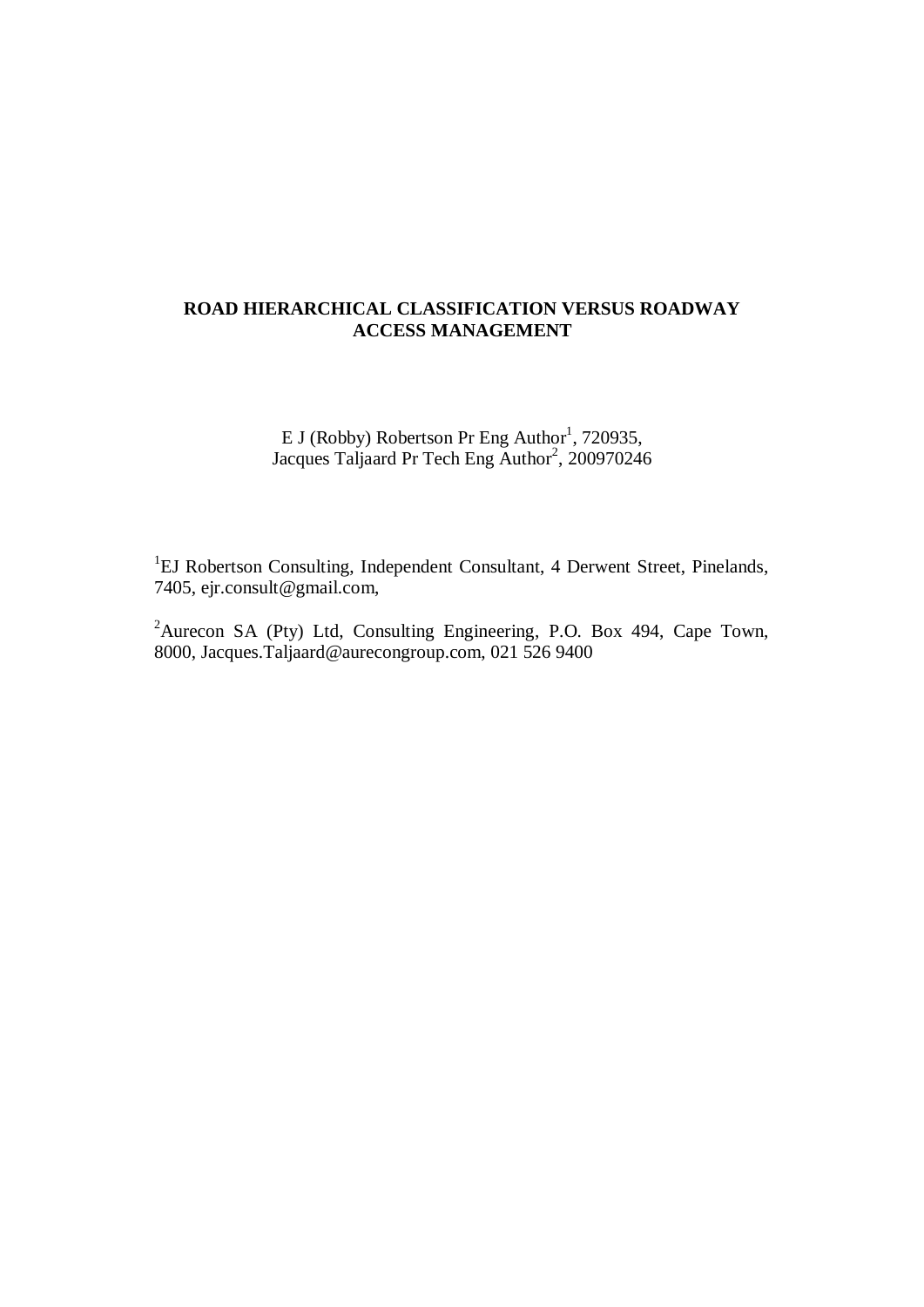#### **ABSTRACT**

Road access management has been a much debated topic for a number of years, with much of this centred on 'roadway' access for vehicular traffic. It is suggested that insufficient attention is given to the increasingly important role that road based public transport, pedestrians, cyclists and even heavy goods vehicle must play in future. This in the context of a better understanding of movement systems, the notions of 'context sensitive' or 'complete street' design, and 'liveable' & 'sustainable' neighbourhoods, towns and cities, all resulting in the development of more sustainable integrated urban and rural development environments.

The paper briefly sets out the author's interpretation of current 'road access management' guidelines as recognised in the Republic of South Africa, and how these came about. It focuses on the principles that led to the development of a provincial guideline which preceded these national guidelines, and follows this with a discussion on how the authors believe the issue of road access management should be considered in future. In essence it is suggested that a clearer distinction needs to be made between the management of 'roadway' access for vehicular traffic on the one hand, and the hierarchical classification of roads as in the pursuance of holistic integrated planning, on the other. In support of the views expressed, the authors draw from work done in South Africa, international literature, and their collective experience in the fields of transportation planning and traffic engineering.

## **1. BACKGROUND**

 The use of a road functional classification approach in South Africa would no doubt have originated from the Buchannan 'Traffic in Towns' work, and was promoted through the South African Institution of Civil Engineering (SAICE) *Guidelines on the Planning and Design of Township Roads & Stormwater Drainage* (1). This was then adopted into the 'Blue Book', the CSIR's *Guidelines for the Provision of Engineering Services for residential Townships by the Department of Community Development (DCD)* (2). A shortcoming of this very significant work was that it gave little guidance with respect to the higher order roads, which was understandable.

 Within the former Cape Province (now Western Cape Province), as was the situation in the remainder of South Africa, rural roads fell under the control of the Provincial Administrations Roads Department. This being regulated through the Roads Ordinance (Ord 19 of 1976). The Ordinance also provides for the Province exercising controls over certain roads that pass through municipal areas where, either the Province has elected to remain the road authority, or in respect of roads where the local municipality has elected that the road be proclaimed a Municipal Main Road in terms of the Roads Ordinance, and as such will be eligible for funding support from the Province; this being conditional on certain standards being maintained, which includes adherence to access standards. The mechanism aims at assisting municipalities with the financial burden of accommodating 'through' traffic.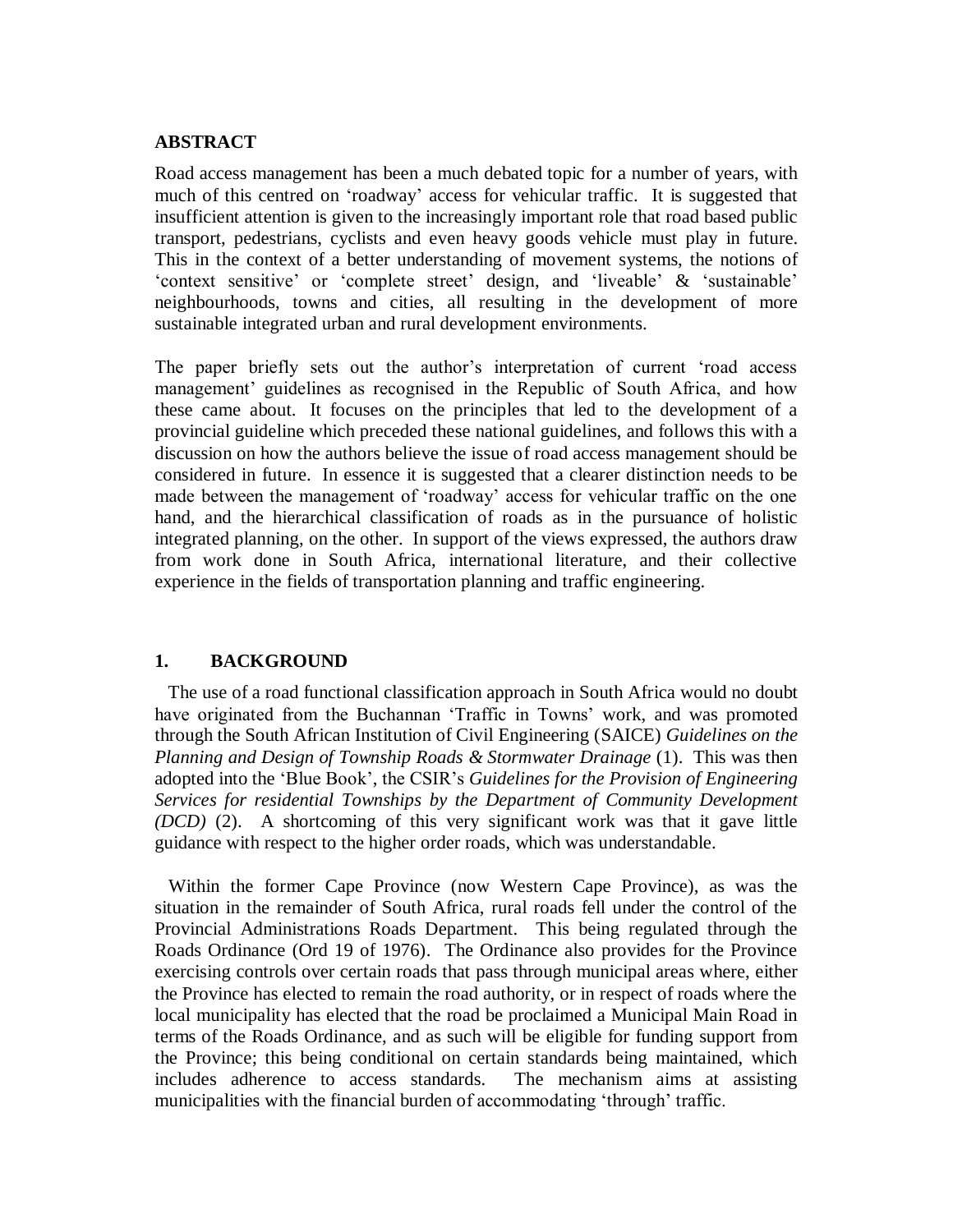The access standard applied across the board being a 500 m interval between intersections or property accesses; this regardless of the environment through which the road passed. The exception to this was a relaxation in respect of service stations. Other Provinces used a 600 m interval. These rigid access standards solicited considerable criticism from planners and property developers, which ultimately resulted in the Provincial Government of the Western Cape (PGWC) producing a Road Access Guideline (Draft in 1996, with a published version in 2002) (3). The Province having been unsuccessful in convincing national government at the time that research funding was needed on this matter.

 Of significance is that the guideline considered roads as falling into five (5) categories, but that each could be influenced by five (5) defined development environments through which the roads could pass, and which could impact on whether or not an access opportunity could be considered as illustrated in table 1.

| <b>Road Category</b> |                                     | <b>Function</b>                                             |  |
|----------------------|-------------------------------------|-------------------------------------------------------------|--|
|                      | Freeways & Expressways              | High order arterials, for primary<br>- or                   |  |
| $\mathcal{D}$        | <b>Primary Arterials</b>            | principle movement                                          |  |
| 3                    | District Distributors / Integrators | District<br>distribution,<br>integration<br>&<br>collection |  |
| 4                    | Local Distributors / Integrators    | distribution,<br>integration<br>&<br>Local<br>collection    |  |
|                      | <b>Access Roads &amp; Streets</b>   | Individual property access streets                          |  |

**Table 1. Road Class Functional Classification.**

 An access opportunity would then be considered given that it met with suitable criteria that related to the road type and development environment, and certain other technical considerations as illustrated in table 2.

**Table 2. Development Environment**

| <b>Development Environment</b> | <b>Density Criteria Determination</b>               |
|--------------------------------|-----------------------------------------------------|
| Urban                          | $>10000$ m <sup>2</sup> Gross Floor Area (GFA) / ha |
| Intermediate                   | $3000 - 10000$ m <sup>2</sup> GFA $\sqrt{ha}$       |
| Suburban                       | $1000 - 3000$ m <sup>2</sup> GFA / ha               |
| Semi-rural                     | $\overline{1000 \text{ m}^2 \text{ GFA}}$ / ha      |
| Rural                          | Farmland or similar                                 |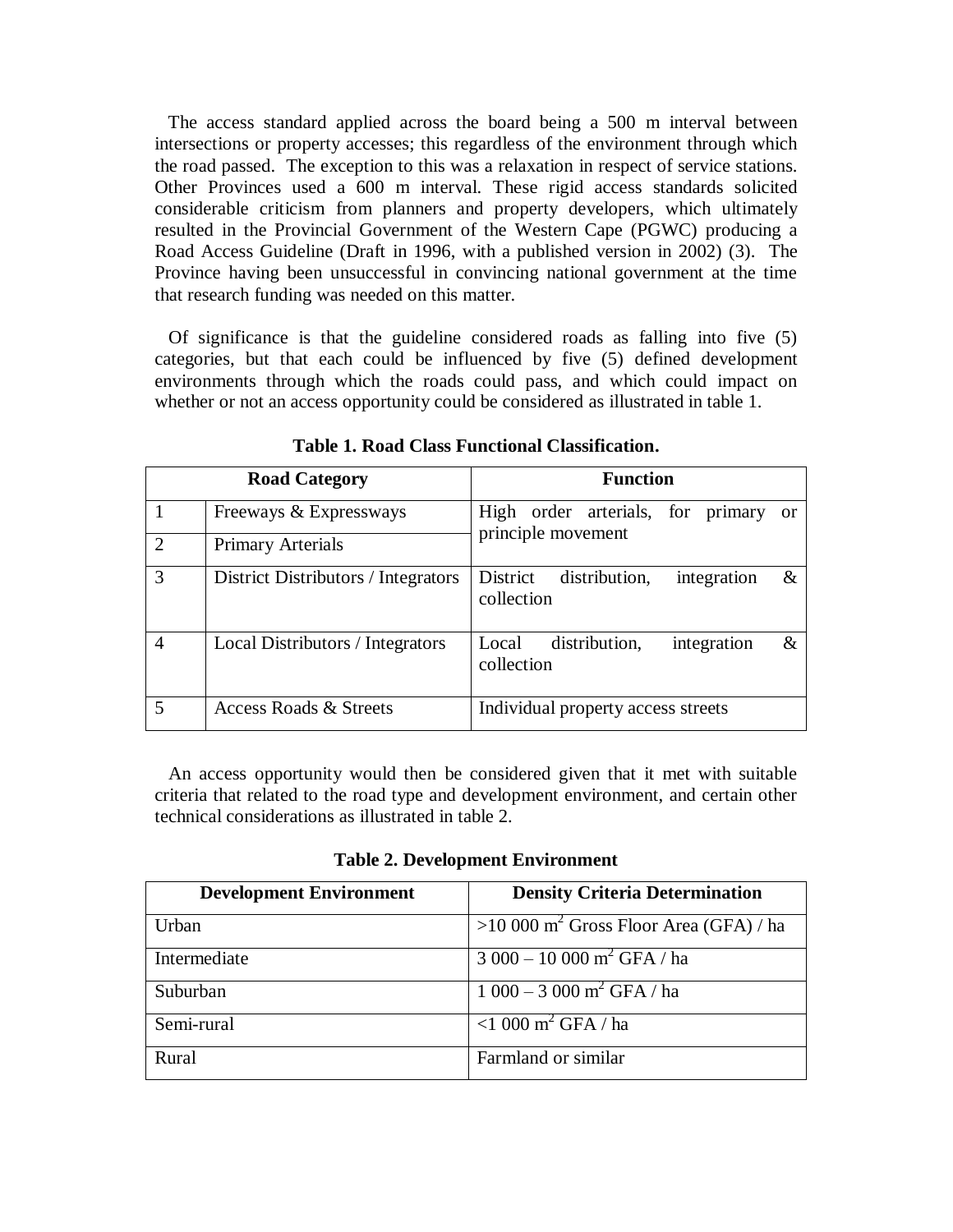In general terms this approach was well received by traffic engineers and town planners, and appears to have served the province adequately through the past 20 years. That does not suggest there were no critics.

 The Gauteng Province were the next to look at the subject, and this led to a first 'national' guideline that was circulated for public consideration around 2005, then again later in 2006 by the National Department of Transport (NDoT) (4) & 2008 (5), with the most recent in 2012 by the Committee of Transport Officials (COTO) (6). As with the Western Cape Province's guidelines, these also have at their base the AASHTO approach, but retains its focus on the higher order roads, with no real consideration given to the development environment within which all roads exists.

#### **2. PROBLEM STATEMENT**

 Clearly there are differences between the National guideline approach and that adopted earlier by the Province. The question then is whether the latter is to be totally discounted going forward? Which approach offers the better all-round advice?

 There is no doubt that there needs to be in place access management guidelines that are based on sound traffic engineering principles, and thus gives guidance to vehicular access management issues. Further, there is no doubt that transport infrastructure, and in particular the road network gives structure to all urban areas. If not properly planned, safety could be compromised, and roadway performance not optimised. But it must also offer access solutions that are logical and meet with the demands of continually changing development environments, and thus find favour with all that have the responsibility for urban and rural development and management. This includes transportation and spatial development planners, and others involved in finding long-term sustainable urban solutions.

 It would seem that a huge opportunity may have been missed with the publication of *TRH 26 (Technical Recommendations for Highways) South African Road Classification and Access Management Manual (August 2012)* due to its overly rigid adherence to a motor vehicle mobility argument, with insufficient consideration being given to the needs of urban transportation after the 'modernism' (7) resulting from the private car development era.

#### **3. AIM OF PAPER**

 Thus the aim of this paper is an attempt at expressing a concern that the approach taken in TRH 26 is too restrictive, and appears a little out of touch with many local urban planning realities, and in the opinion of the authors, does not contribute sufficiently to the delivery of required 'liveable & sustainable' towns & cities.

 In a country where some 70% of the population do not have access to private transport, where unemployment rates are high, migration to towns and cities are major issues, huge backlogs exist in the fields of transport & housing, where there are numerous environmental concerns at the local & global levels, and the prospect of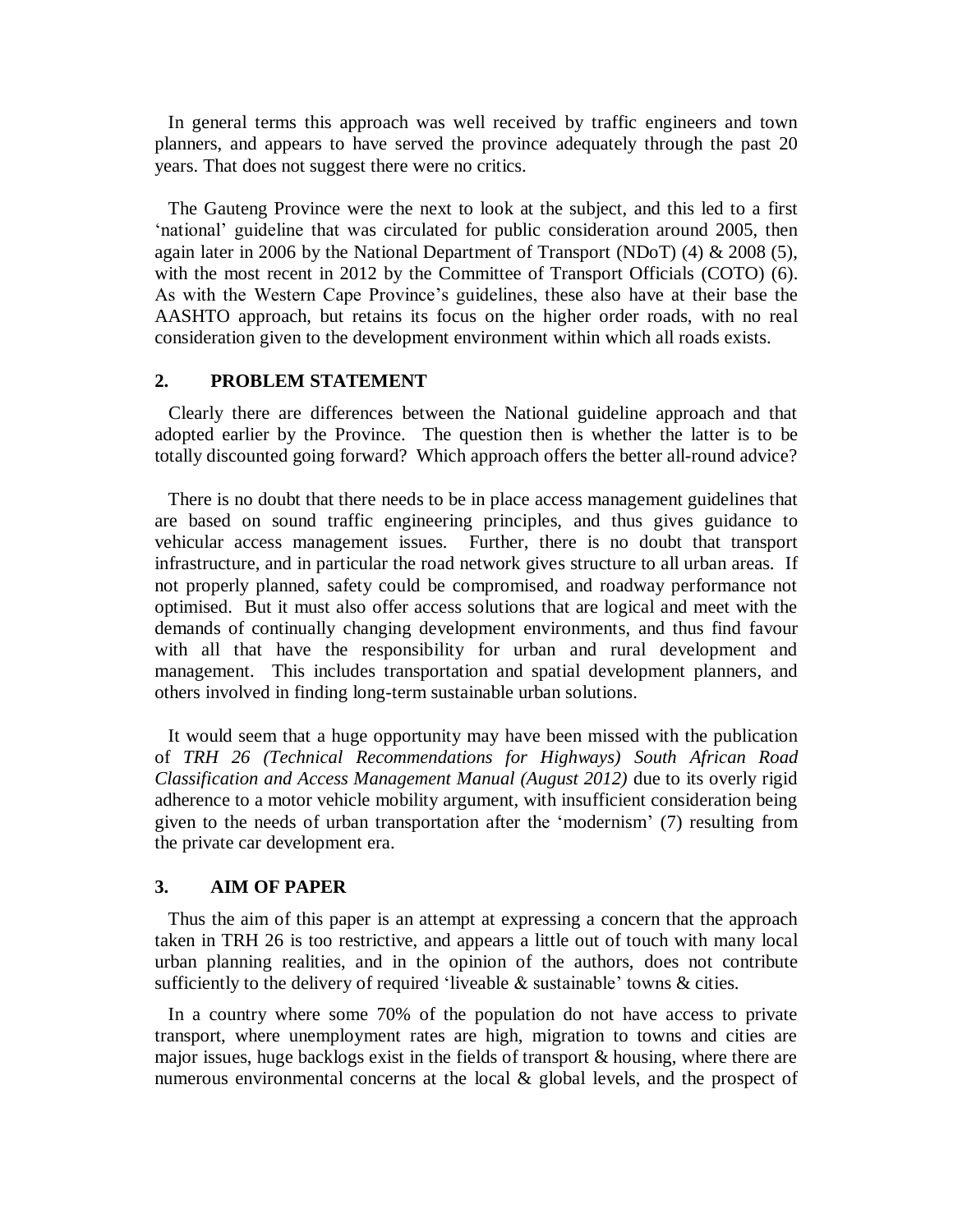this significantly changing for the better in the next few decades is highly unlikely, there is an urgent need for practical easily interpreted road management guidelines.

 Further, there is a real concern that TRH 26 may be deemed a 'prescribed national guideline' in terms of Section 2(c) of the National Land Transport Act (Act 5 of 2009). This would indeed be most unfortunate.

 It is hoped that the discussion offered through this paper will lead to a rethink of the national guidelines, and the adoption of a more flexible, and more land-use / transportation friendly approach, which gives wider consideration to all transportation modes.

### **4. DISCUSSION**

### **4.1 Some definitions**

 At this point reference to some definitions would not be out of place. These are drawn from the South African traffic legislation with discussion added.

 *Public road – means any road, street or thoroughfare or any other place (whether a thoroughfare or not) which is commonly used by the public or any section thereof or to which the public or any section thereof has a right of access, and includes-*

- *(a) the verge of any such road, street or thoroughfare-,*
- *(b) any bridge, ferry or drift traversed by any such road, street or thoroughfare; and*
- *(c) any other work or object forming part of or connected with or belonging to such road, street or thoroughfare*

 While from a transportation perspective the road is there to meet the need to move people, goods & services, this is not expressly stated. Thus there is scope to view all roads as linear public places.

 *Roadway – means that portion of a road, street or thoroughfare improved, constructed or intended for vehicular traffic which is between the edges of the roadway*

 Vehicular traffic being virtually anything with wheels, with cars, buses, trucks, & motor-cycles all part of the '*motor vehicle*' group. While roller-skates & skate-boards fit awkwardly into the pedestrian group. Bicycles  $\&$  carts are vehicles and thus may use the roadway.

 *Verge – means that portion of a road, street or thoroughfare, including the sidewalk, which is not the roadway or the shoulder*.

 Important is that the verge is that portion remaining after deciding what will be the 'roadway', and is the pedestrian domain. That domain continues across intersections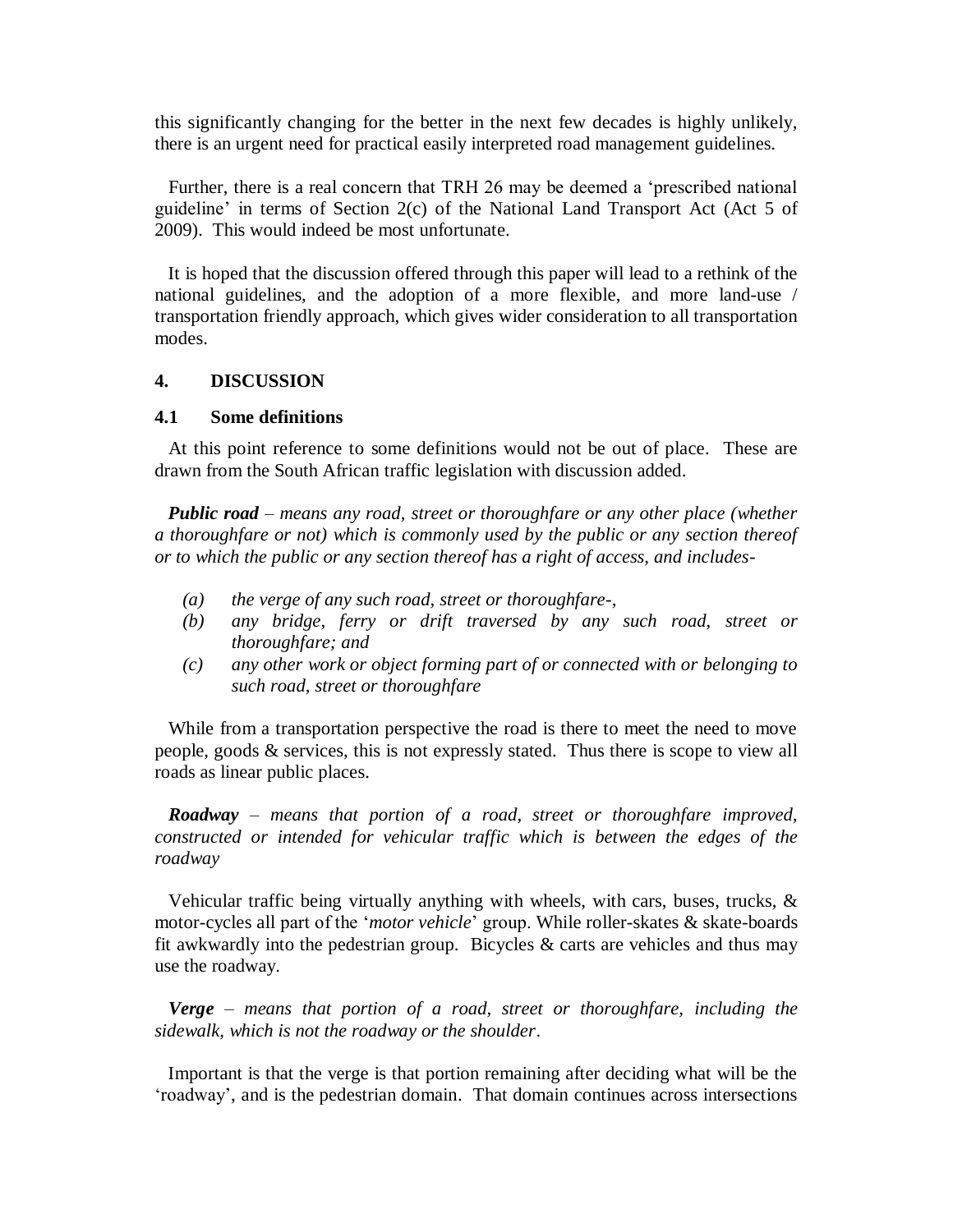and driveways. While a driveway obviously connects a roadway across a verge to a property in order that vehicular access becomes legally possible.

# *Sidewalk - means that portion of a verge intended for the exclusive use of pedestrians.*

 There appears to be nothing in South African law that states that vehicular access to property is a right, while pedestrian access can be restricted but not denied. This begs the question as to why road access management guidelines do not address the totality of property access, or is it that pedestrians are too low in the priority list, and that only the narrower field of 'roadway vehicular access' is perceived as relevant.

 A roadway which is specifically designed with grade separated intersections is referred to as a motorway or freeway and only becomes a *Freeway* in the legal sense when '*a section of a public road (which) has been designated as a freeway by an appropriate road traffic sign'*. It is that point where restrictions on pedestrian, etc., are imposed for the whole road reserve.

# **4.2 'Through traffic' as a component of total traffic**

 In opening the discussion, it is noted that TRH 26 uses the words 'exclusive', 'predominant' or 'major' to describe through traffic in support of mobility roads. These are confusing descriptors, as it can be argued that at any particular point on a roadway all traffic could be referred to as 'through' traffic if it was not leaving or entering the road at that point.

 On any rural arterial the traffic at any one point could comprise long distance travellers, inter-town travellers, local farm to market, and farm to farm type travellers. Where are the through travellers? As one progresses along that same road the use mix can alter considerably, and as one approaches a town, local traffic can be added, thus the percentage long distance 'through' traffic may be very small component. In fact at some point even a rural arterial may be serving predominantly a local function. At no point on the road can traffic truly be described as 'exclusively', or 'predominantly' through traffic, and this surely holds true for all roads in one way or another. The important issue is not the use mix of traffic, rather the degree of mobility desired or permitted at any location.

## **4.3 Reach of connectivity & route continuity**

 It is agreed that different road classes will offer differing amounts of route continuity, and that the higher the order of road, the longer the reach offered. What is possibly of even greater importance is route continuity, not necessarily roadway geometric consistency.

On the one hand it is route continuity  $\&$  connectivity that is important to the traveller, and thus the route guidance or navigation systems play a huge role in the road network optimisation process.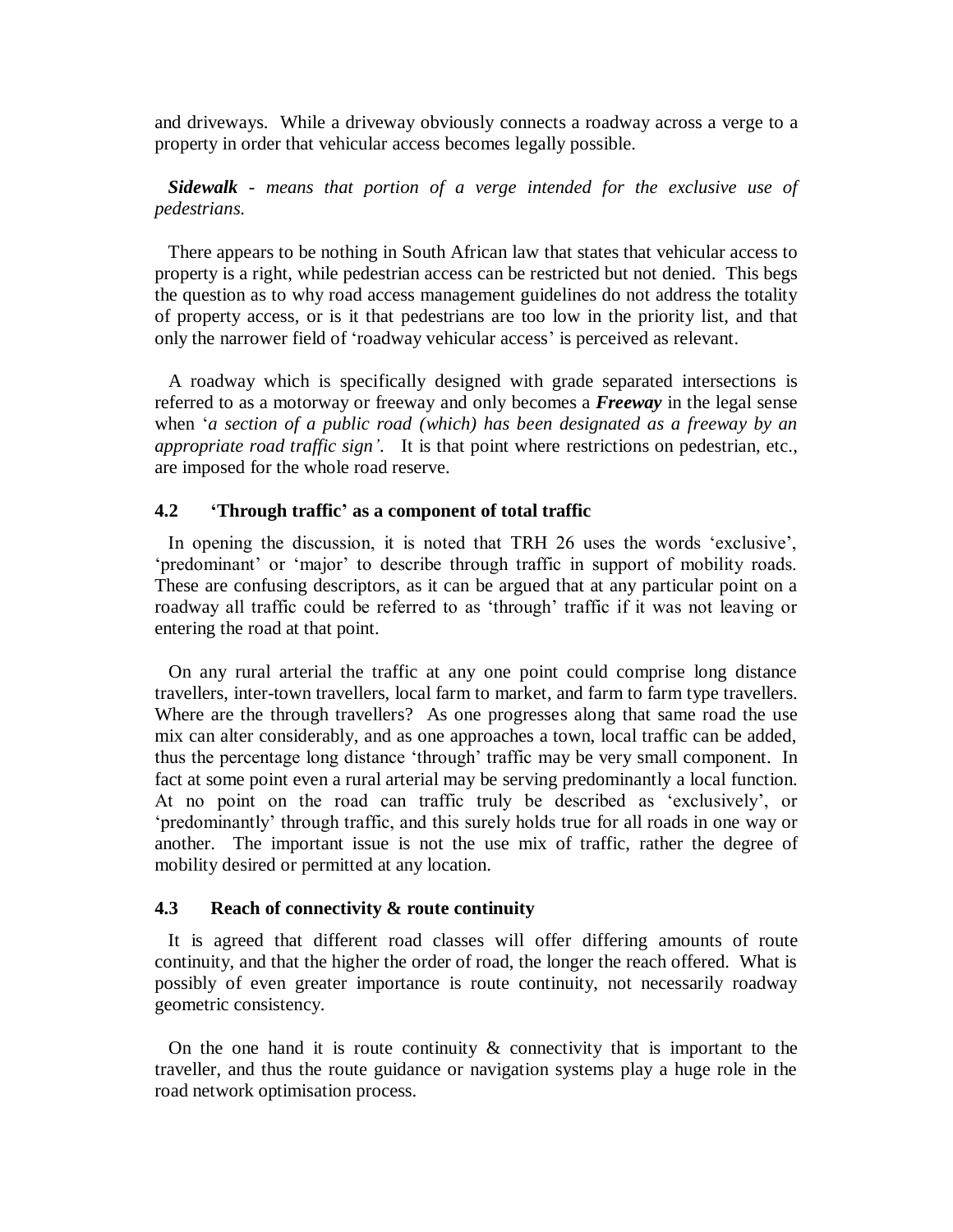On the other hand, in order to secure consensus between planners and engineers on how a road is to be perceived and managed over time, it is necessary that a classification reference number is allocated, that all accept the standards attached thereto, and that this is registered in the Integrated Transport Plan and Spatial Development Framework for that municipality. This regardless of the standard of the roadway at that time. In other words it registers an intent to manage the road in an agreed manner.

 There appears to be no logic in changing the road classification number as one progresses down that road. What may change are the 'roadway' standards.

#### **4.4 Influence of the development environment**

 The 'through traffic component' discussion needs to be taken further. The closer that same rural arterial gets to an urban area, now burdened with a greater number of local travellers, there can be a steady slowing down of traffic operating speeds due to this added vehicular volume. In short, the roadway performance has been impacted on by the surrounding development environment, and it is at this point that the roadway designer has a choice. Either attempt to maintain the same geometric (with added traffic lanes) and access standards as being held consistent over the total length of the road, which can prove to be a costly and environmentally intrusive solution, or capitalise on the fact that operating speeds have reduced, and thus there is opportunity to offer a different, possibly less costly geometric and access management solution.

 The reality is that at some point the road reserve width available becomes limiting and it also becomes necessary to question priorities and the sharing of that road space available.

### **4.5 Rural versus Urban Roadway Planning & Design**

 The point at which a rural road enters an urban area is defined legally by the presence of land that has been sub-divided into erven. The permanence of this point relates directly to the rate of urban expansion, and the extent to which an 'urban edge' can contain urban sprawl pressures. In reality this is a moving target, and it has been suggested that while many basic principles of rural roadway design apply to urban situations, there are a range of aspects this does not address in the urban environment. Not only is the point of rural / urban interface varying, there is also a need to view the design of roadways in urban areas differently due to local context, and differing movement demands.

#### **4.6 Integration & the functional use of a road**

 The National Land Transport Act (Act 5 of 2009) requires of all municipalities that they produce Integrated Transport Plans. S31 of the Act further requires that *Land transport planning must be integrated with the land development and land use planning processes, and the integrated transport plans required by this Act are designed to give structure to the function of municipal planning mentioned in Part B of Schedule 4 to the Constitution, …* with the word integration being often used.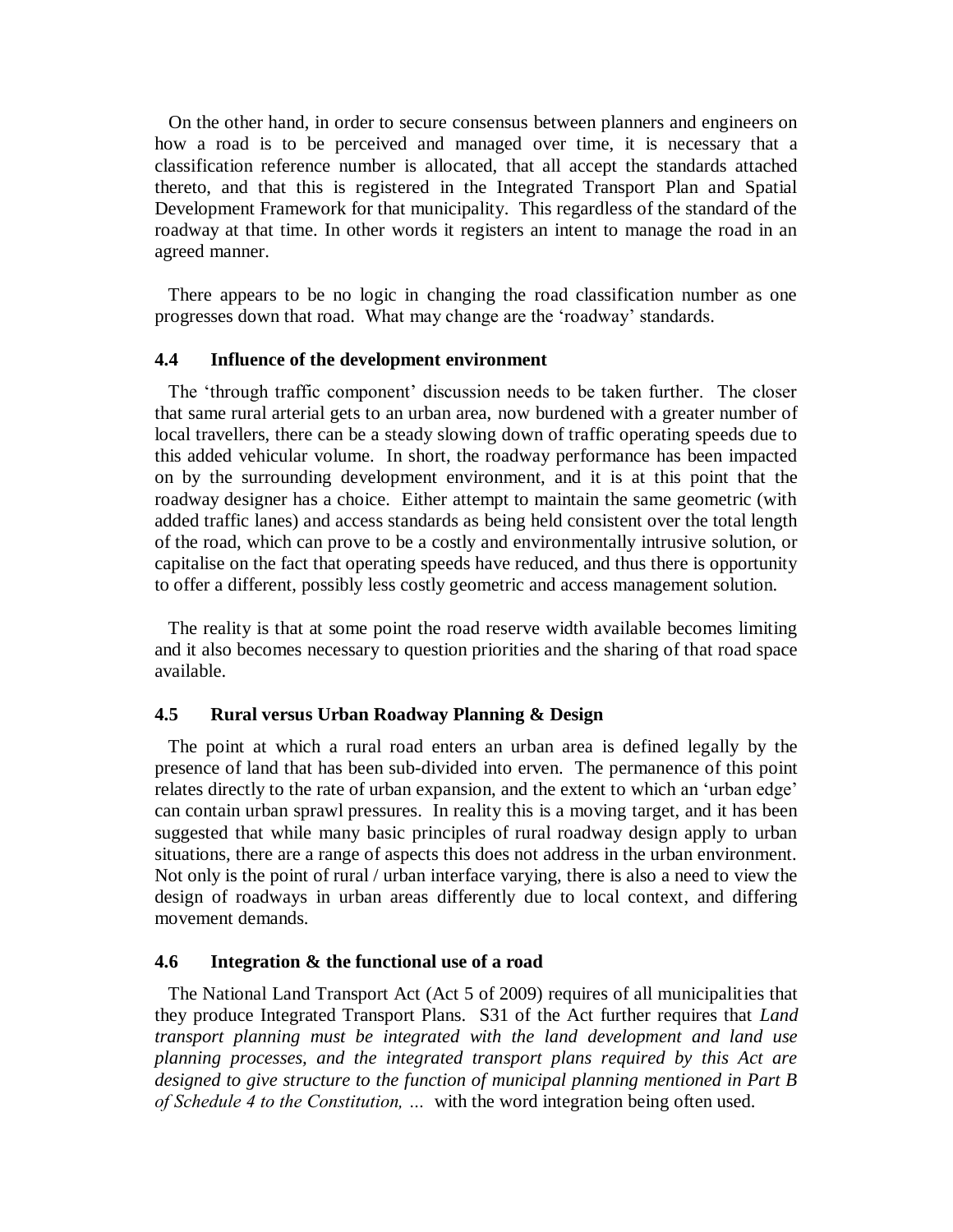The starting point for most is the much referred to AASHTO highway functional classification diagram shown in figure 1. The word integration doesn't directly appear, but is it not implied when referring to the middle group of collector / distributors by virtue of the fact that there is a wide range of access to property within this band. That shown below has been marginally modified that includes reference to 'integrators' that was borrowed from a Western Australian planning document (8). In other words it is within this band that there may be limitations on the extent of vehicular access to roadside properties, there is likely to be increasing levels of public transport activity and pedestrian related access to properties.



**Fig 1. Mobility / Property Access Relationship (Mod AASHTO).**

 Surely then, the functional classification of roads must refer to its use to allow vehicular mobility with limited pedestrian activity at the top end, then in the middle band provides for increased transportation / land-use integration, with high portions of public transport, pedestrian, goods delivery with reducing private car activity, then at the bottom end the predominance of access to land at a pedestrian dominant scale. Then does it not follow that the roadway vehicular access management standard to be applied is a different classification to the 'functional classification'?

## **4.7 Mobility, access & integration**

 But this raises the next question, at what point does the mobility potential of a roadway need to be considered in the context of its ability to move people and goods, rather than just motorised vehicles. Admittedly this may be a step too far for now, but the longer term use of the road, and of the roadway in particular, will be adjudicated differently to the rather one dimensional traffic volume approach being offered.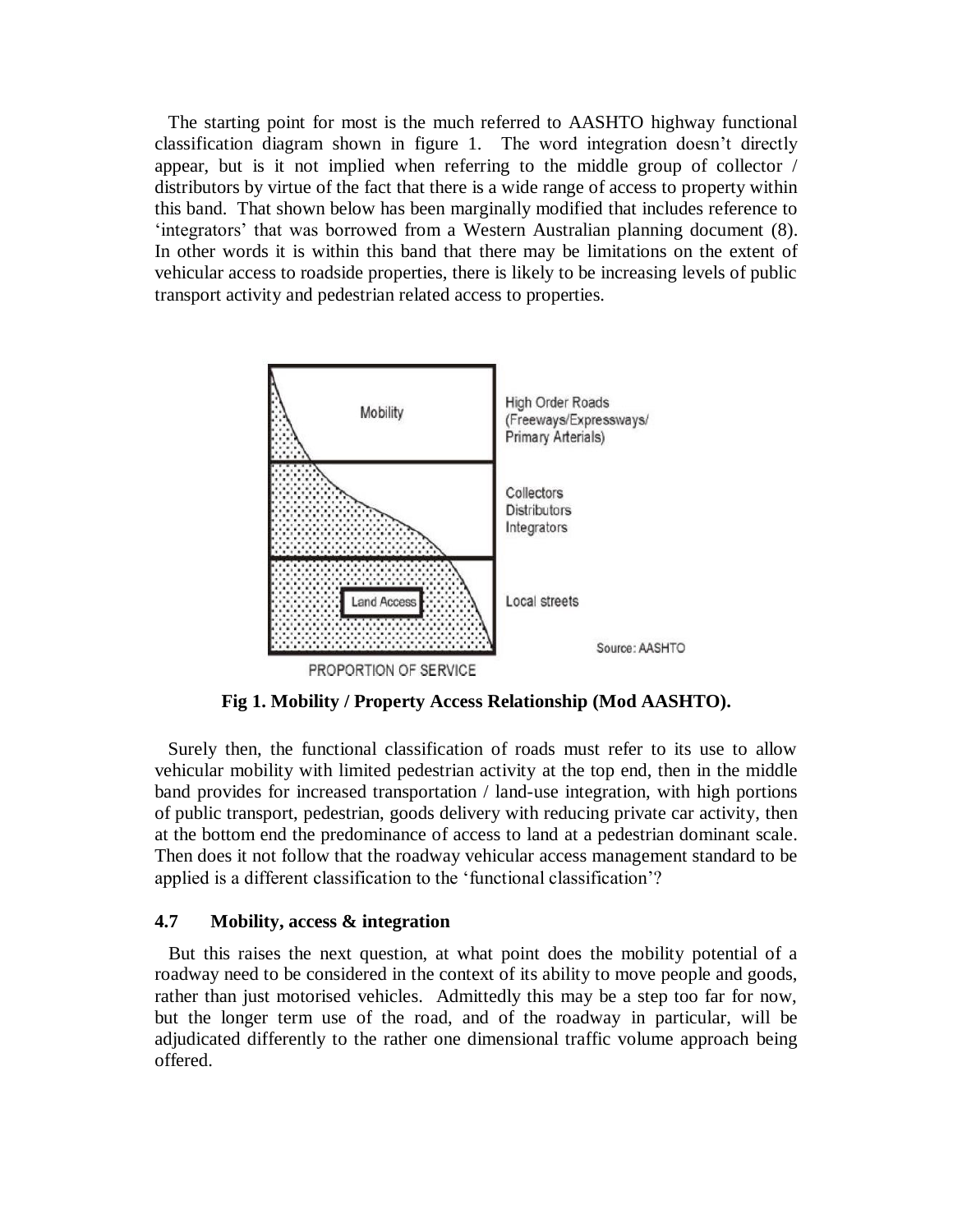It is very indicative that few of the publications in circulation dealing with the application of revised urban street design (context sensitive or complete street, etc.), place emphasis on the traditional functional classification approach. In fact it is interesting to note the direct rejection of the AASHTO approach in one notable case (9), and the classification of roads as *boulevards, avenues, streets and access lanes* with the priority for vehicular traffic high in the cases of boulevards, to very low in the case of access lanes. Each of these is then viewed in the context within a *city (+7 storeys), town (3-6 storeys), commercial (1-3 storeys), residential and industrial*  development environment, as areas / streets with *no active frontage*. This reflects a certain similarity to the Western Cape Province's approach.

# **4.8 Class 3 – A common denominator**

 The five road class system has been in use for many years. It is so that within the urban context the **Class 3 - District Distributor / integrator** enjoys a wide measure of mutual understanding between some traffic engineers and town planners as being a common denominator around which the other road classes revolve. This being seen as the 'activity spine' which provides for a high degree of people mobility, but equally, a high degree of people access to land use activities. These are also the main carriers of public transport, thus do require a moderately high degree of vehicular mobility.

 The extent to which vehicular access to land is considered relates not only to the subject roadway but also to the supporting road network, and to the priorities that will be given to different classes of vehicular traffic using the roadway. With the median or outer kerb location of bus (and even bicycle) priority measures playing a major role in decision making.

## **4.9 Pedestrian or other use classification**

 The separate classification (Class 6) of a pedestrian road appears superfluous. All roads, with the exception of a designated freeway, are pedestrian roads by legal definition. Adding a roadway means taking a portion of that away for a particular purpose, as could be the situation for a bicycle, bus or even dedicated truck lane, as well as bridle paths. Rather than establish an own pedestrian functional class, what seems necessary is to commence with the basic structured classified network where the relationships between arterials (refer to figure 2) and other roads are articulated, and which is then overlaid with;

- the roadway access management policy
- the classified pedestrian network (e.g., pedestrian district, city walkways, local service walkways, or some other descriptors)
- the classified bus network (BRT roadways, preferential lanes, other)
- $\bullet$  the bicycle path network (e.g., the 4-class system used in RSA)
- the truck management policies (major  $\&$  local truck routes, truck districts  $\&$ truck restricted areas)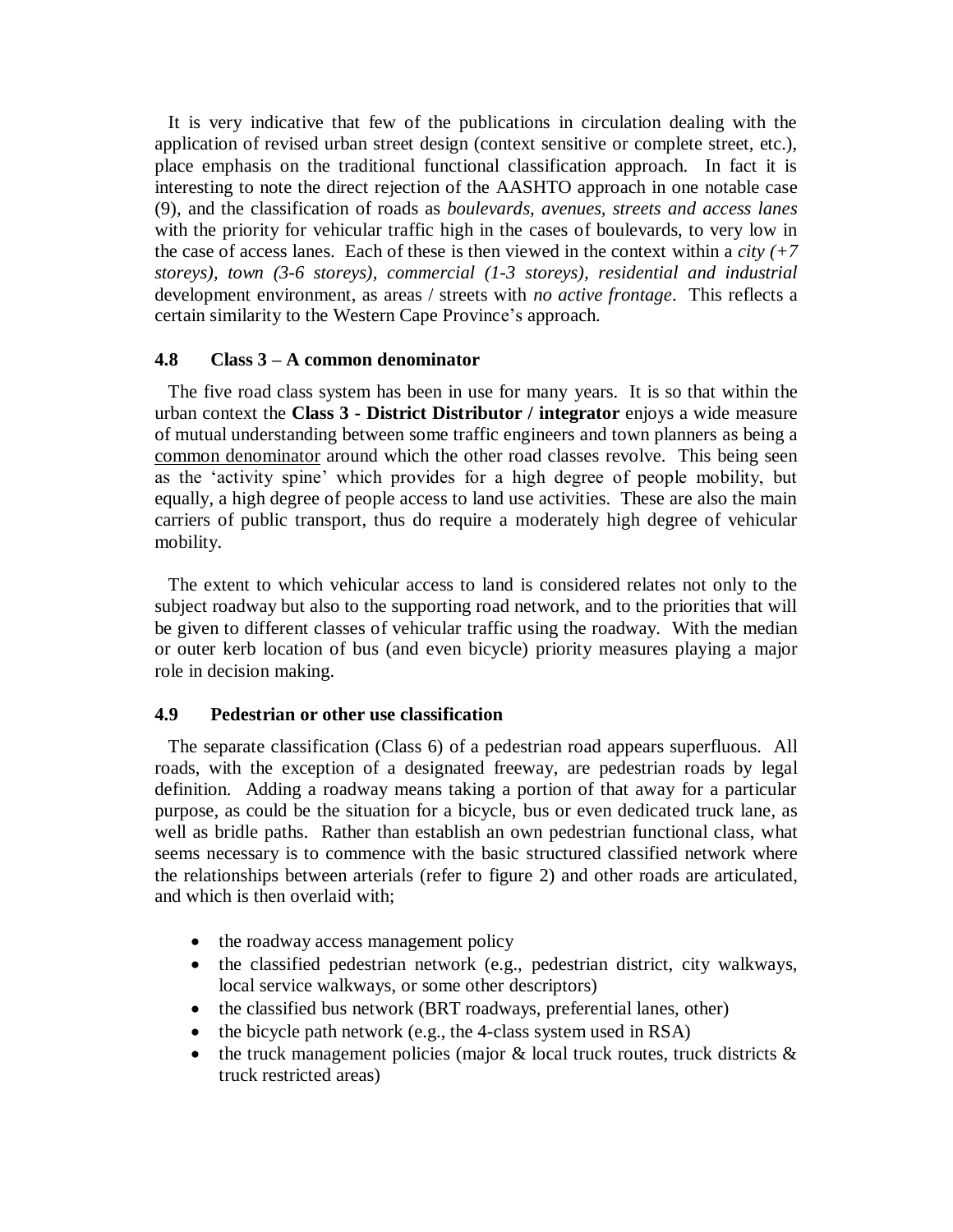Figure 3 and 4 refers to the application of walkable catchments of an urban structure and its relationship with a structured classified network.



**Fig. 2. Spatial relationship of arterial roads.**



**Fig. 3. Walkable catchments to conventional bus stops.**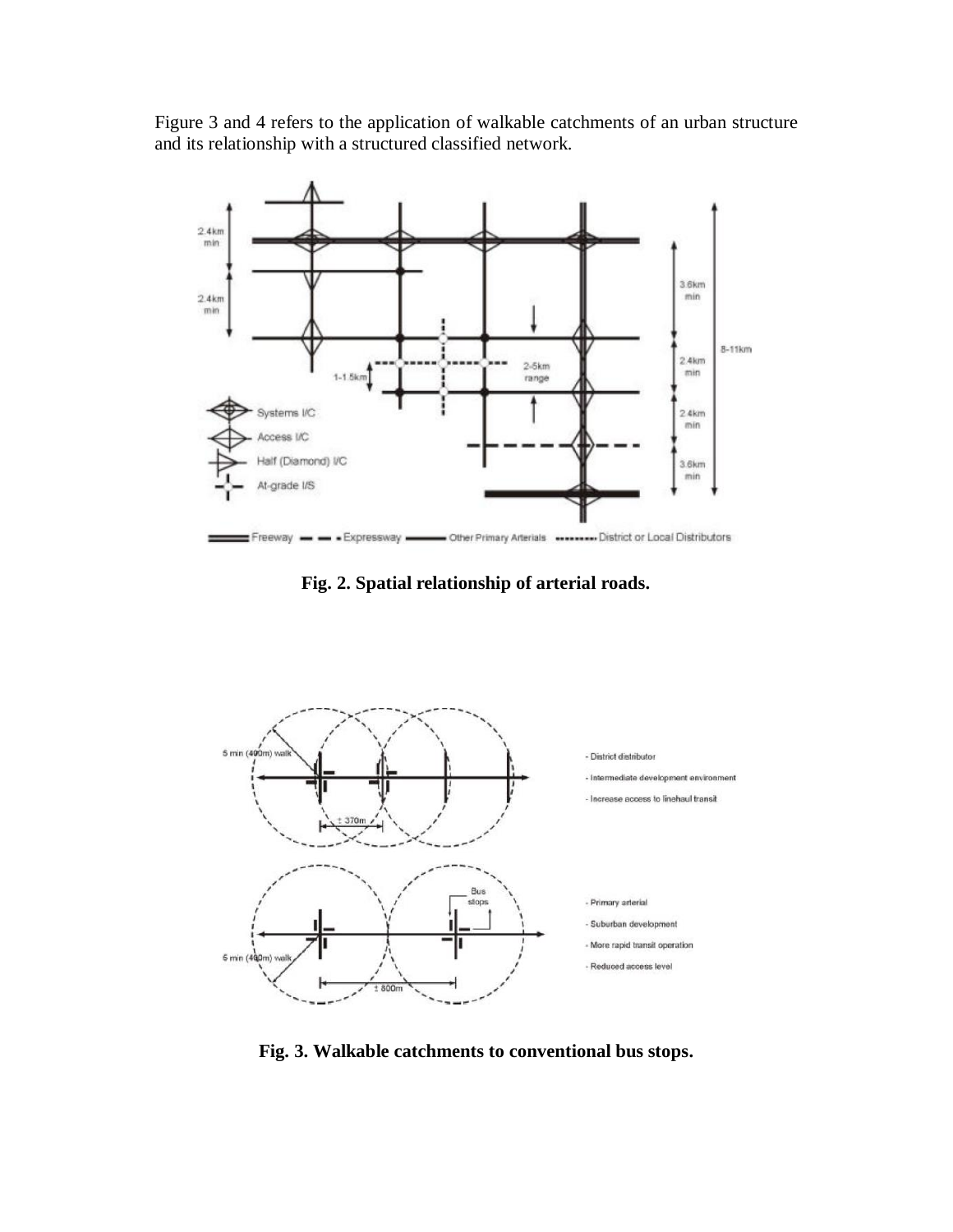

**Fig. 4. Application of walkable catchments to an urban structure.**

 Added to this should be policies relating to greening, speed management zones, or any other specific intervention or management policies. All of which needs wider agreement, and recording / registration in a legally binding framework.

## **5. CONCLUSIONS**

 The authors of TRH 26 must be complimented on producing a very thoroughly considered report when considering vehicular access management. The argument presented here suggests that the report misses the mark in assisting local municipal planners, engineers and politicians with the management of the urban and rural road networks. Bear in mind that within South Africa, municipalities are wall to wall, thus covering both urban and rural situations, while the responsibility for the road network is shared by municipalities, the provinces, and national government.

 In conclusion, it is suggested there is a confusion between the **functional classification of a road**, and the **roadway access management standard** that is selected for application on any road segment.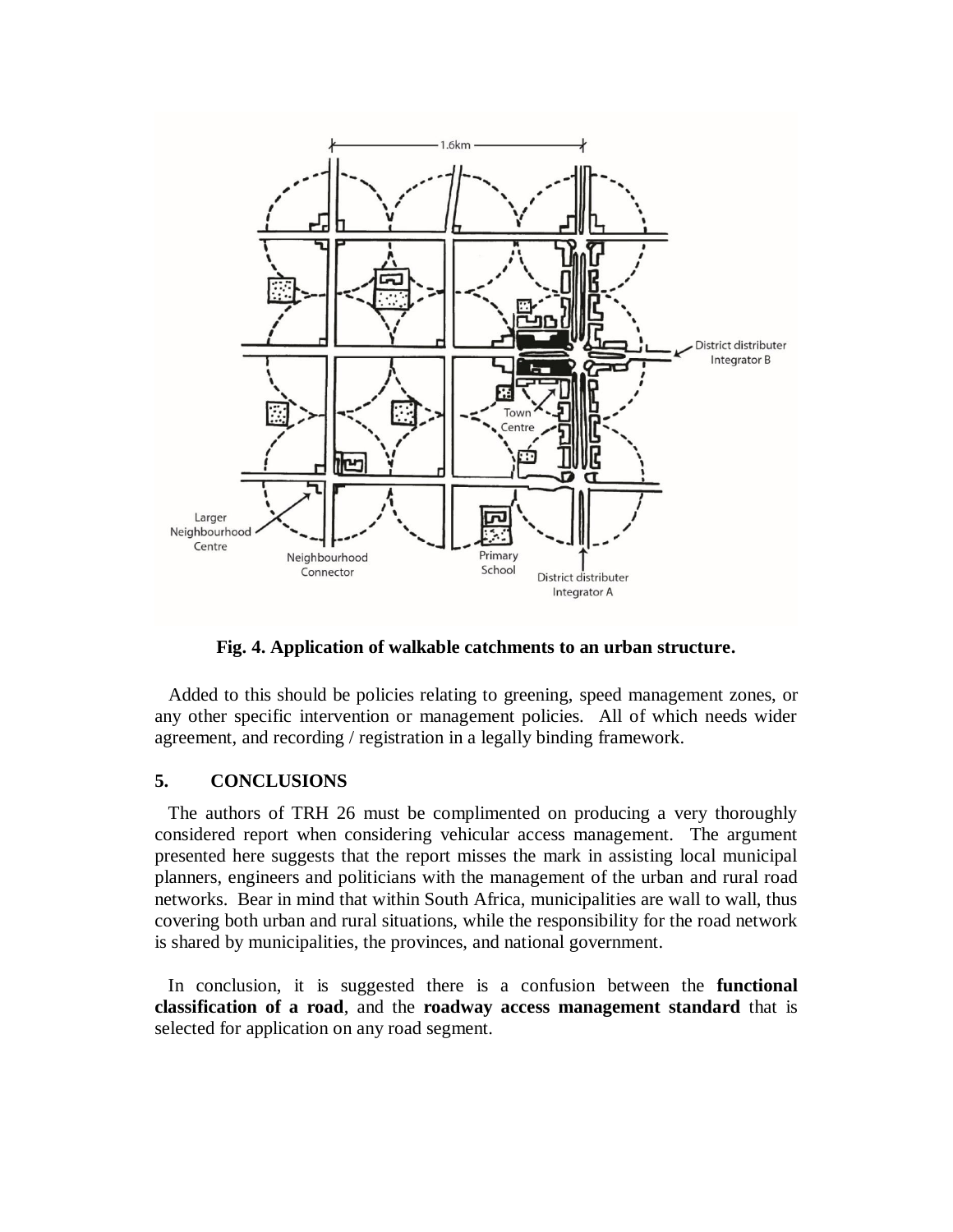# **6. RECOMMENDATIONS**

That we accept the following within the South African context;

(a) That the basic **five road class functional classification** should continue to hold, and that the predominance of the motor vehicle is seen to diminish with increase in number as illustrated in table 3. With the primary functions of Classes 1 & 2 being vehicular mobility roads, Classes 3 & 4 land-use / transportation integration, and Class 5, minor vehicular access with nonmotorised transport mobility domination.

| <b>Road Category</b> |                                                                                                                                                           | <b>Function</b>                                                                          | <b>Access Interval</b>                                                                                                    |  |
|----------------------|-----------------------------------------------------------------------------------------------------------------------------------------------------------|------------------------------------------------------------------------------------------|---------------------------------------------------------------------------------------------------------------------------|--|
| 1(f)                 | Freeways                                                                                                                                                  | High order arterials,<br>for<br>primary<br><b>or</b>                                     | Interchange only                                                                                                          |  |
| 1(e)                 | Expressways (often the<br>forerunner<br>of<br>a<br>freeway)                                                                                               | principle<br>vehicular<br>movement roads                                                 | Basic 800 m I/S interval, no<br>frontage access, & occasional<br>grade separation                                         |  |
| $\overline{2}$       | <b>Primary Arterials</b>                                                                                                                                  |                                                                                          | Basic 600 m I/S interval with<br>no frontage access                                                                       |  |
| 3                    | District Distributors<br>$\sqrt{2}$<br>Integrators                                                                                                        | District distributors,<br>integrators / activity<br>spine<br>roads<br>$\&$<br>collectors | Varying I/S interval dependent<br>on development environment<br>& related appropriate targeted<br>vehicle operating speed |  |
| $\overline{4}$       | Local Distributors<br>Integrators, including<br>streets in commercial $\&$<br>industrial areas. (Could<br>viewed as<br>$sub-$<br>be<br>groups of Class 4) | Local<br>distributors.<br>integrators / activity<br>streets & collectors                 | Varying I/S interval dependent<br>on development environment<br>& appropriate targeted vehicle<br>operating speed         |  |
| 5                    | <b>Access Roads &amp; Streets</b><br>Together<br>with<br>$sub-$<br>groups                                                                                 | Individual property<br>access streets                                                    | Minimal<br>vehicular<br>access<br>controls<br>other than<br>where<br>joining a higher order road                          |  |

**Table 3. Road Class Functional Classification.**

(b) That prominence be given to the role of the **development environment within which a roadway exists** as illustrated in table 4. The classification adopted by the Western Cape Province represents a good starting point, but should be supplemented by density considerations.